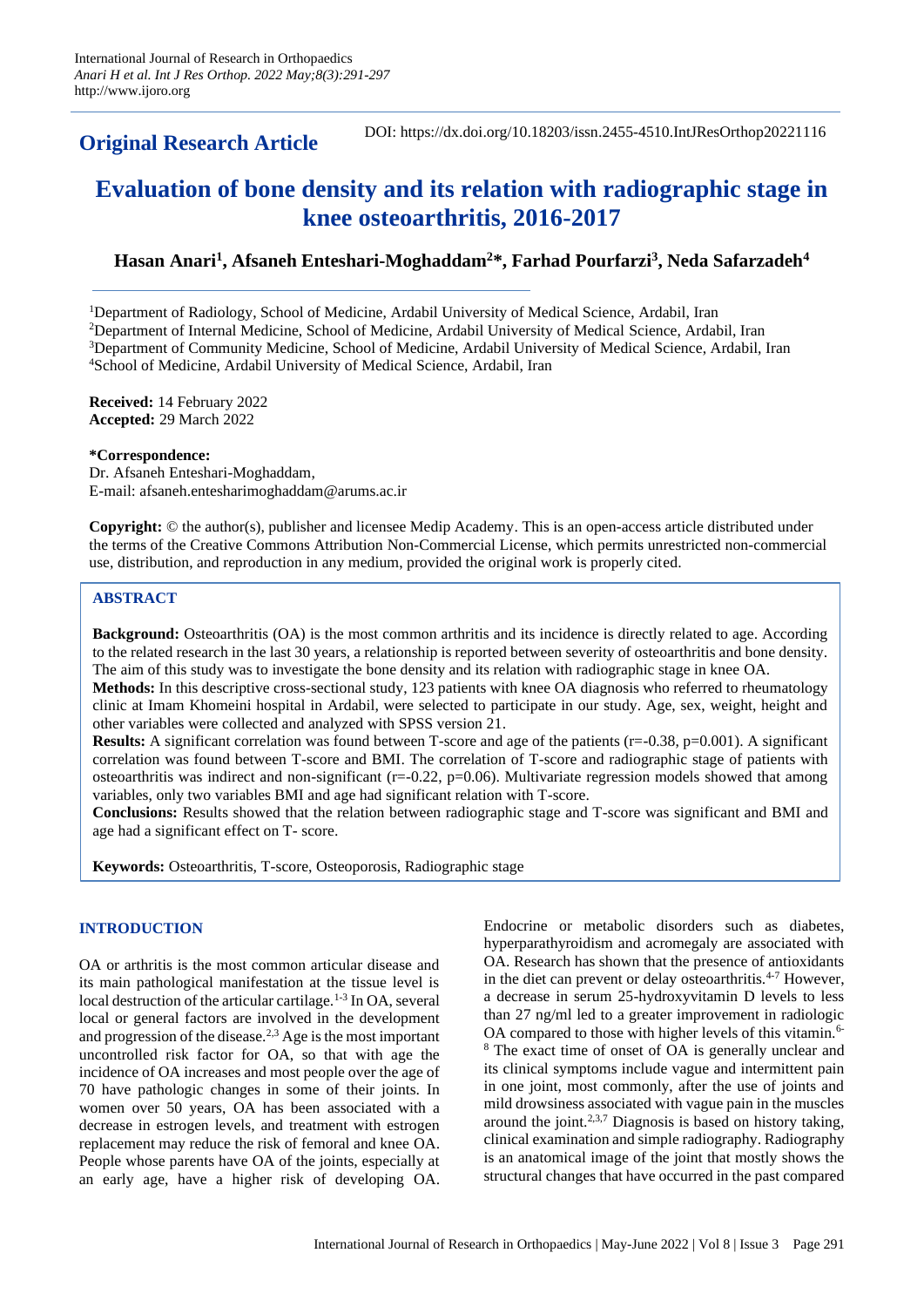to the current changes and activity of the disease. The availability of radiography and its widespread use, especially in OA, has continued to be used as a basic imaging technique for the diagnosis, evaluation and follow up of OA patients. $9-14$  With the development of therapeutic methods to prevent osteoporosis and osteopenia, a new diagnostic method called dual-energy X-ray absorptiometry (DEXA) has been developed to measure bone density. The device measures bone density noninvasively using X-rays for patients.

Due to the few radiographic studies on knee OA in Ardabil province and high prevalence of the disease, especially in older ages, we decided to conduct a study on bone density and its association with radiographic stage in knee OA.

#### **METHODS**

This descriptive cross-sectional study was performed by simple sample taking method, on 123 patients with osteoarthritis referred to the rheumatology clinic of Ardabil city hospitals who visited by a rheumatology specialist and knee radiographies and DEXA densitometry scans confirmed diagnosis during the years 2015-2017. Required data were collected through a checklist containing demographic and clinical information such as age, gender, weight, BMI, T score and knee OA radiographic stage. DEXA densitometry was performed according to the patient's age and lumbar vertebrae from first to the fourth vertebrae, proximal femur or femoral neck. Patients under 60 years had graphy from femoral neck and distal part of forearm bones and patients over 60 years of age had graphy from femoral neck and lumbar vertebrae L1 to L4 level. To interpret the DEXA results based on T score, the WHO guideline was used and -1 and above considered as normal bone density, -1 to -2.5 considered as osteopenia and -2.5 and below as osteoporosis. The collected data were analyzed using descriptive statistical methods by SPSS version 21.

We used multivariate regression model to determine the effective factors on T-score.

#### **RESULTS**

Of the total patients, 92% were female and the rest were male. The mean age of the patients was 60.3±12 years. The relationship between age and T-score was statistically significant and indirect  $(r=-0.38, p=0.001)$  and the relationship between age and stage of disease was statistically significant ( $r=0.53$ ,  $p=0.001$ ) (Figure 1 and 2). The mean weight of patients was  $75.4 \pm 12.3$  kg and there was no significant relationship between patient's body weight and radiographic stage of disease, but the relationship between weight and T-score was statistically significant ( $r=0.33$ ,  $p=0.001$ ) and as the weight of patients became higher, had a more positive T-score (Figure 3 and 4). The mean height of the patients was  $153.7 \pm 7.7$  cm and there was no significant relationship between the height of the patients with radiographic stage and T-score. The mean BMI of patients was  $32.1 \pm 5.61$  kg/m<sup>2</sup>. The correlation between T-score and BMI was significant, but the relationship between stage and BMI was not significant (Figure 5 and 6). The results of the present study showed that the mean T-score became more negative at higher stages (Figure 7).



**Figure 1: Correlation between T-score and age of patients.**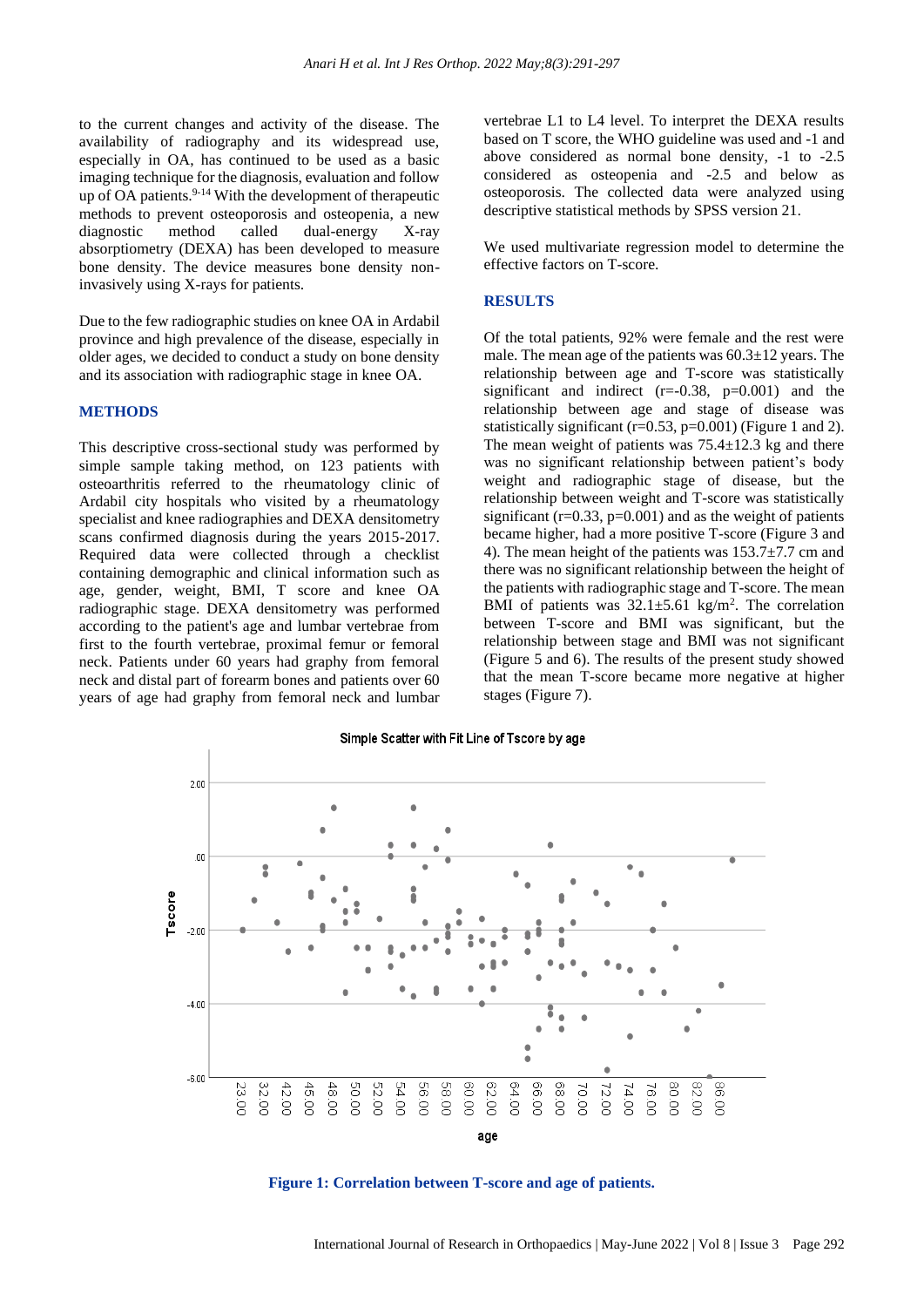Simple Scatter with Fit Line of stage by age



**Figure 2: Correlation between radiography stage and age of patients.**

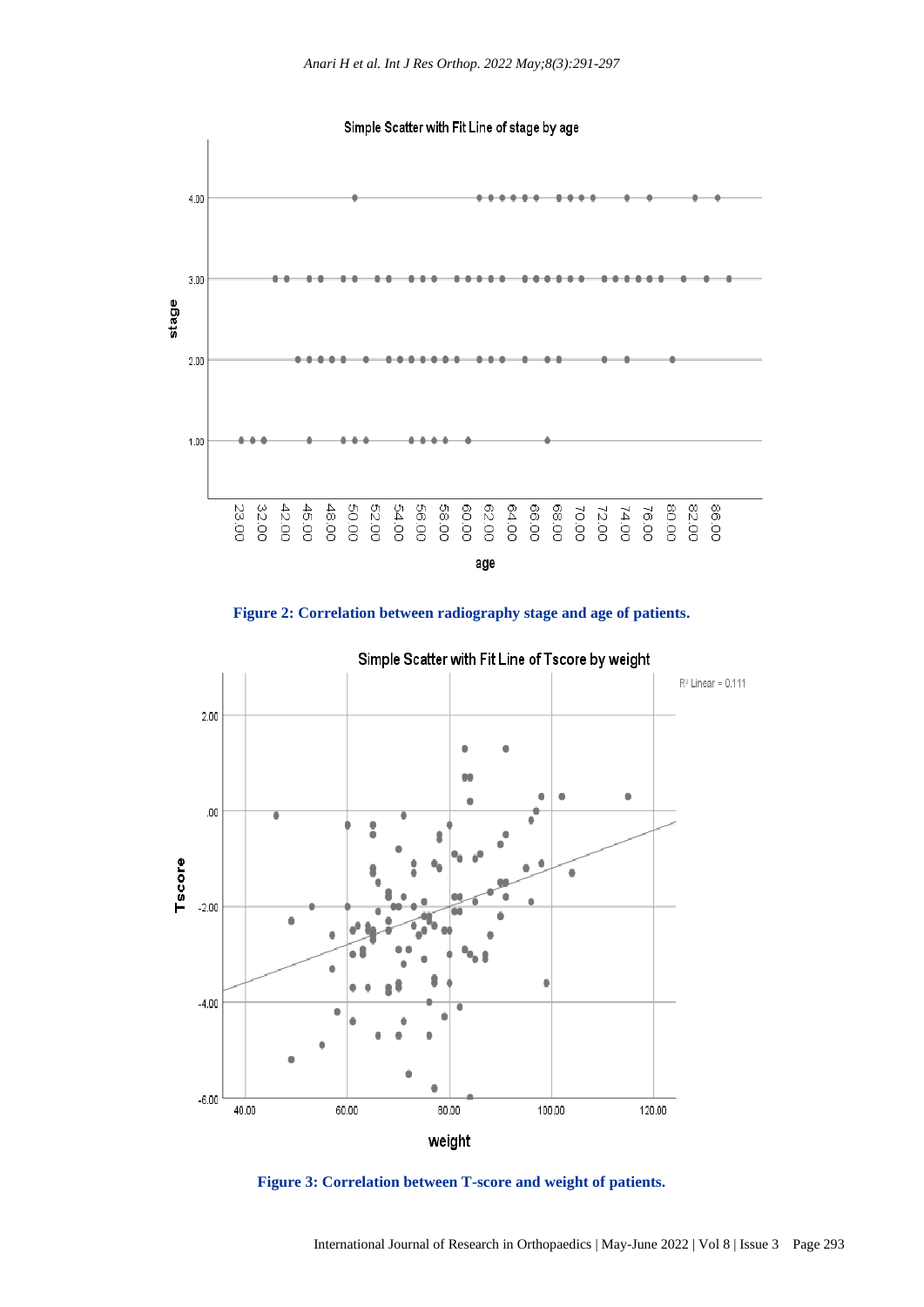

**Figure 4: Correlation between radiography stage and weight of patients.**



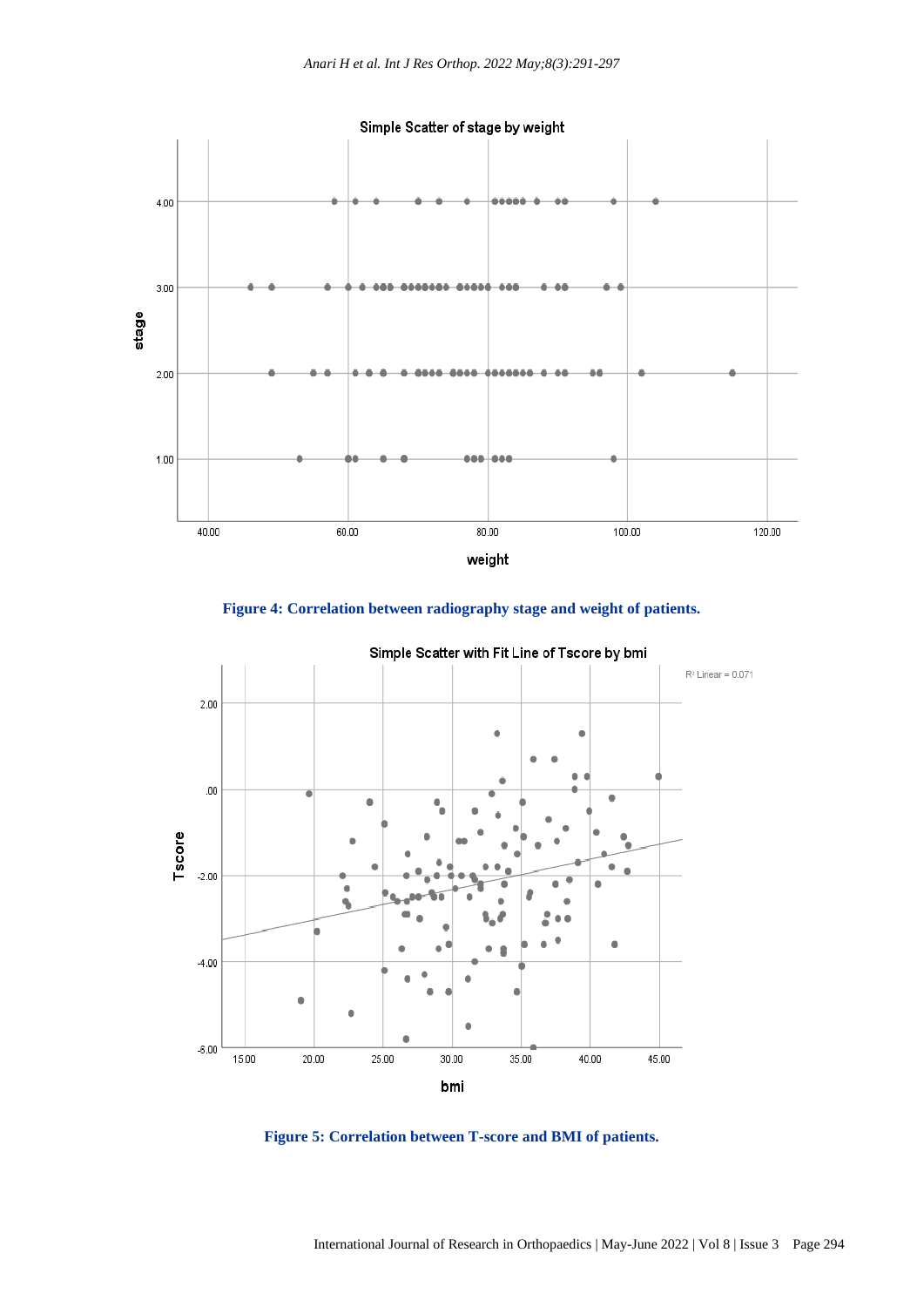

**Figure 6: Correlation between radiography stage and BMI of patients.**







Results of multivariate regression model showed that among all variables, only two variables BMI and age of patients had significant effect on T-score.

## **DISCUSSION**

The mean age of patients in this study was 60.31 years and as age increased, T-score decreased and disease severity increased. Research showed that bone formation began in embryologic period and reaches its peak by the age of 30. After this peak, the destructive process began in human

bones. Most studies of knee OA and its association with age had shown that older individuals developed some degrees of degenerative changes in their joints, including the knee joint.<sup>15</sup> Felson et al evaluated the prevalence of OA in the elderly patients with a mean age of 73 years in their study. The results showed that OA was significantly higher in elderly and women. <sup>16</sup> Findings from other studies also indicated that increasing age was one of the risk factors for knee OA and women were more likely to develop OA.17,18 In this study 90% of patients were female which similar to other studies. Obesity and overweight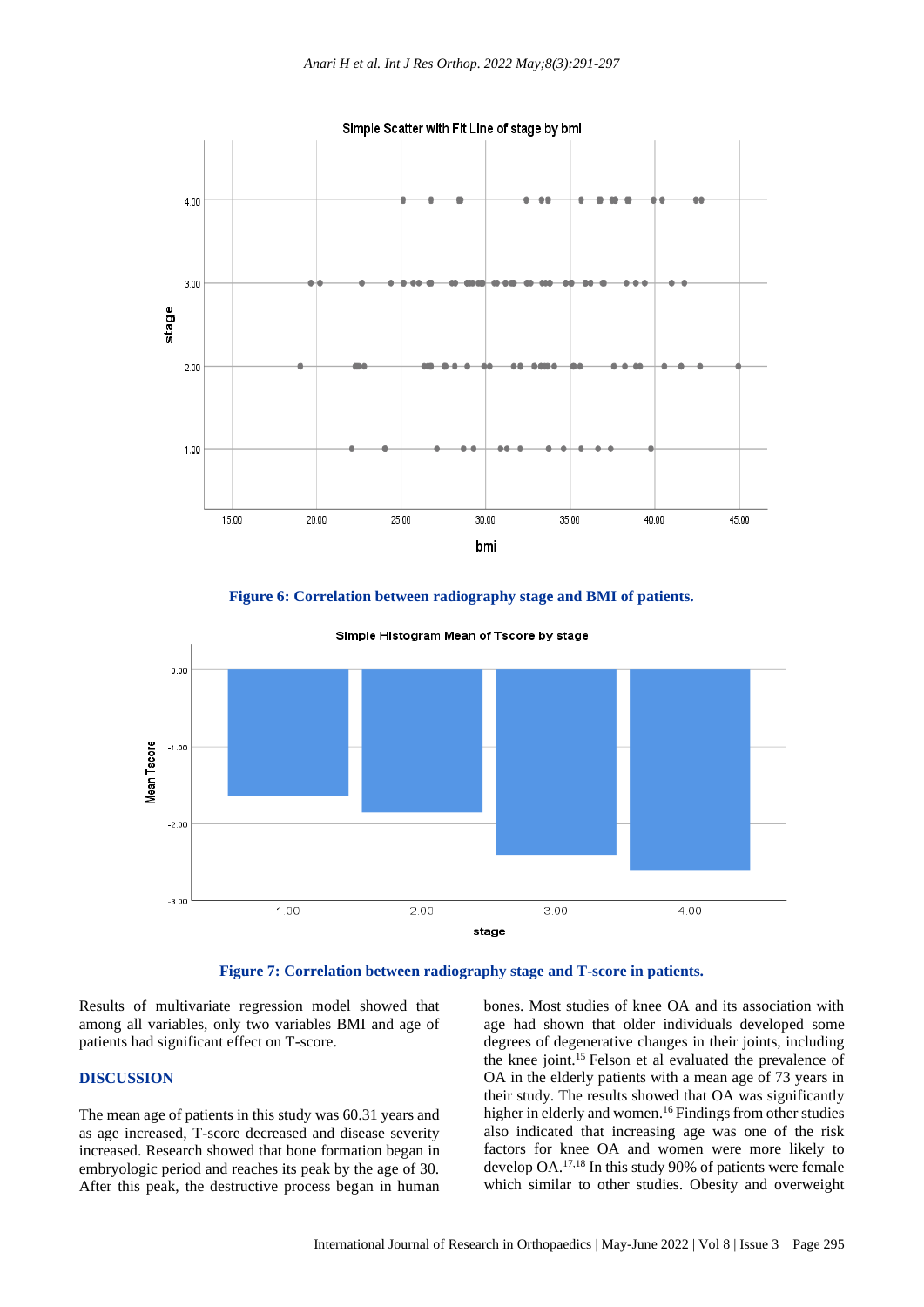were one of the most important risk factors for knee OA. According to Griffin's study, there was a strong correlation between BMI and knee joint deformity and it`s OA.<sup>19</sup> All of the other studies, emphasized on weight gain and BMI influence on knee  $OA^{20,21}$  But unlike other studies, in this study, the relationship between weight and BMI with radiographic stage was not significant. But the relationship between weight and BMI with T-score was statistically significant and as weight increased, T-score became more positive, which can be said that people with higher body weight have higher bone mass than in those with lower body weight. Results showed that there was a direct relationship between severity of osteoarthritis and T score and T score became more negative as stage increased. A study by Mike et al investigated the relationship between bone density and osteoarthritis in women who had moderate to severe osteoarthritis and results indicated that they had higher bone density in the femur and spine. <sup>22</sup> In a study by March et al women with hand OA had a higher adjusted rate of bone loss than those with normal hand radiography.<sup>23</sup> In the study of Zivkiewicz et al in a group with OA of the hand and hip, bone density was significantly higher in 60-69 year old patients, but not significant in 70-79 year old ones.<sup>24</sup>

#### **CONCLUSION**

The results of the present study demonstrated that age and BMI had a significant effect on T-score and with increasing age, the severity of the disease increases, which is consistent with the results of other studies. It is recommended to conduct another study with a higher sample size by considering other factors affecting the Tscore.

*Funding: No funding sources Conflict of interest: None declared Ethical approval: The study was approved by the institutional ethics committee*

#### **REFERENCES**

- 1. Brandt KD. Osteoarthritis. In: Braunwald K, Hauser F, Jameson L, eds. Harrisons principles of internal medicine. 19th ed. USA: Mc Graw-Hill Inc; 2015.
- 2. Hooper MM, Holderbaum D, Moskowitz RW. Clinical and laboratory findings in osteoarthritis. In: Man WJK, Moreland LW, eds. Arthritis and Allied Conditions. 15th ed. Philadelphia: Lippincott William and Wilkins; 2005.
- 3. Pelletier J, Martel-Pelletier J, Abramson SB. Osteoarthritis, an inflammatory disease potential implication for the selection of new therapeutic targets. Arthritis Rheum. 2011;44(6):1237-47.
- 4. Enteshari-Moghaddam A, Isazadehfar K, Habibzadeh A, Hemmati M. Efficacy of methotrexate on pain severity reduction and improvement of quality of life in patients with moderate to severe knee osteoarthritis. Anesth Pain Med. 2019;9(3):89990.
- 5. Gupta KB, Duryea J, Weissman BN. Radiographic evaluation of osteoarthritis. Radiol Clin North Am. 2014;42(1):11-41.
- 6. Altman RD, Gold GE. Atlas of individual radiographic features in osteoarthritis, revised. Osteoarthritis Cartilage. 2007;15:1-56.
- 7. Gold RM, Gregor TP, Huck JL, McKelvie PJ, Smith GK. Effects of osteoarthritis on radiographic measures of laxity and congruence in hip joints of Labrador Retrievers. J Am Vet Med Assoc. 2009;234(12):1549-54.
- 8. Kim C, Nevitt MC, Niu J, Clancy MM, Lane NE, Link TM, et al. Association of hip pain with radiographic evidence of hip osteoarthritis: diagnostic test study. BMJ. 2015;351(9):983.
- 9. Duncan RC, Hay EM, Saklatvala J, Croft PR. Prevalence of radiographic osteoarthritis-it all depends on your point of view. Rheumatology (Oxford). 2006;45(6):757-60.
- 10. Bedson J, Croft PR. The discordance between clinical and radiographic knee osteoarthritis: a systematic search and summary of the literature. BMC Musculoskelet Disord. 2008;9(1):116.
- 11. Multanen J, Heinonen A, Häkkinen A, Kautiainen H, Kujala UM, Lammentausta E, et al. Bone and cartilage characteristics in postmenopausal women with mild knee radiographic osteoarthritis and those without radiographic osteoarthritis. J Musculoskelet Neuronal Interact. 2015;15(1):69-77.
- 12. Wilson JL, Deluzio KJ, Dunbar MJ, Caldwell GE, Hubley-Kozey CL. The association between knee joint biomechanics and neuromuscular control and moderate knee osteoarthritis radiographic and pain severity. Osteoarthritis Cartilage. 2011;19(2):186- 93.
- 13. Enteshari-Moghaddam A, Azami A, Isazadehfar K, Mohebbi H, Habibzadeh A, Jahanpanah P. Efficacy of duloxetine and gabapentin in pain reduction in patients with knee osteoarthritis. Clin Rheumatol. 2019;38(10):2873-80.
- 14. Barr AJ, Dube B, Hensor EM, Kingsbury SR, Peat G, Bowes MA, et al. The relationship between clinical characteristics, radiographic osteoarthritis and 3D bone area: data from the osteoarthritis initiative. Osteoarthritis Cartilage. 2014;22(10):1703-9.
- 15. Silverwood V, Blagojevic-Bucknall M, Jinks C, Jordan JL, Protheroe J, Jordan KP. Current evidence on risk factors for knee osteoarthritis in older adults: a systematic review and meta-analysis. Osteoarthritis Cartilage. 2015;23(4):507-15.
- 16. Felson DT, Goggins J, Niu J, Zhang Y, Hunter DJ. The effect of body weight on progression of knee osteoarthritis is dependent on alignment. Arthritis Rheum. 2004;50(12):3904-9.
- 17. Bennell KL, Hinman RS. A review of the clinical evidence for exercise in osteoarthritis of the hip and knee. J Sci Med Sport. 2011;14(1):4-9.
- 18. Mikesky AE, Mazzuca SA, Brandt KD, Perkins SM, Damush T, Lane KA. Effects of strength training on